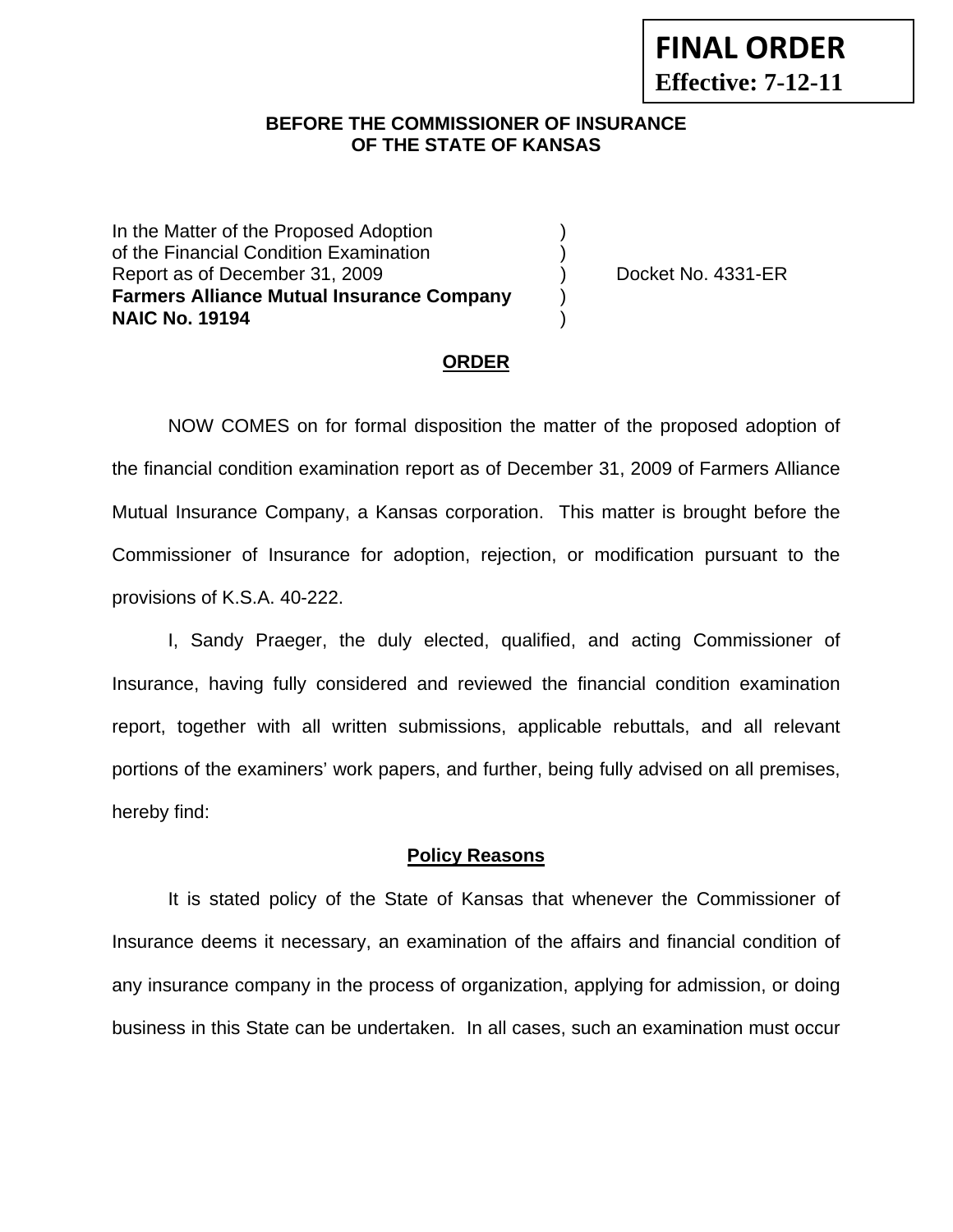once every five (5) years. Through the examination process, the insurance consuming public will be well served and protected.

#### **Findings of Fact**

 1. The Commissioner of Insurance has jurisdiction over this matter pursuant to K.S.A. 40-222.

 2. An examination of Farmers Alliance Mutual Insurance Company was undertaken by the Kansas Insurance Department and was completed on May 27, 2011.

 3. The examiner-in-charge tendered and filed with the Kansas Insurance Department a verified written report of the examination within thirty (30) days following completion of the examination, to wit; May 27, 2011.

 4. Following receipt of the verified report, the Kansas Insurance Department transmitted the report to Farmers Alliance Mutual Insurance Company on June 10, 2011, with a duly executed notice advising the company of its opportunity to prepare and submit to the Kansas Insurance Department a written submission or rebuttal with respect to any and all matters contained in the report. Farmers Alliance Mutual Insurance Company was further advised that any written submission or rebuttal needed to be filed with the Kansas Insurance Department no later than thirty (30) days after receipt of the verified report.

 5. Farmers Alliance Mutual Insurance Company filed a written acceptance of the verified report on June 17, 2011.

6. Based upon the written submission tendered by Farmers Alliance Mutual Insurance Company, the company took no exceptions to matters contained in the verified report.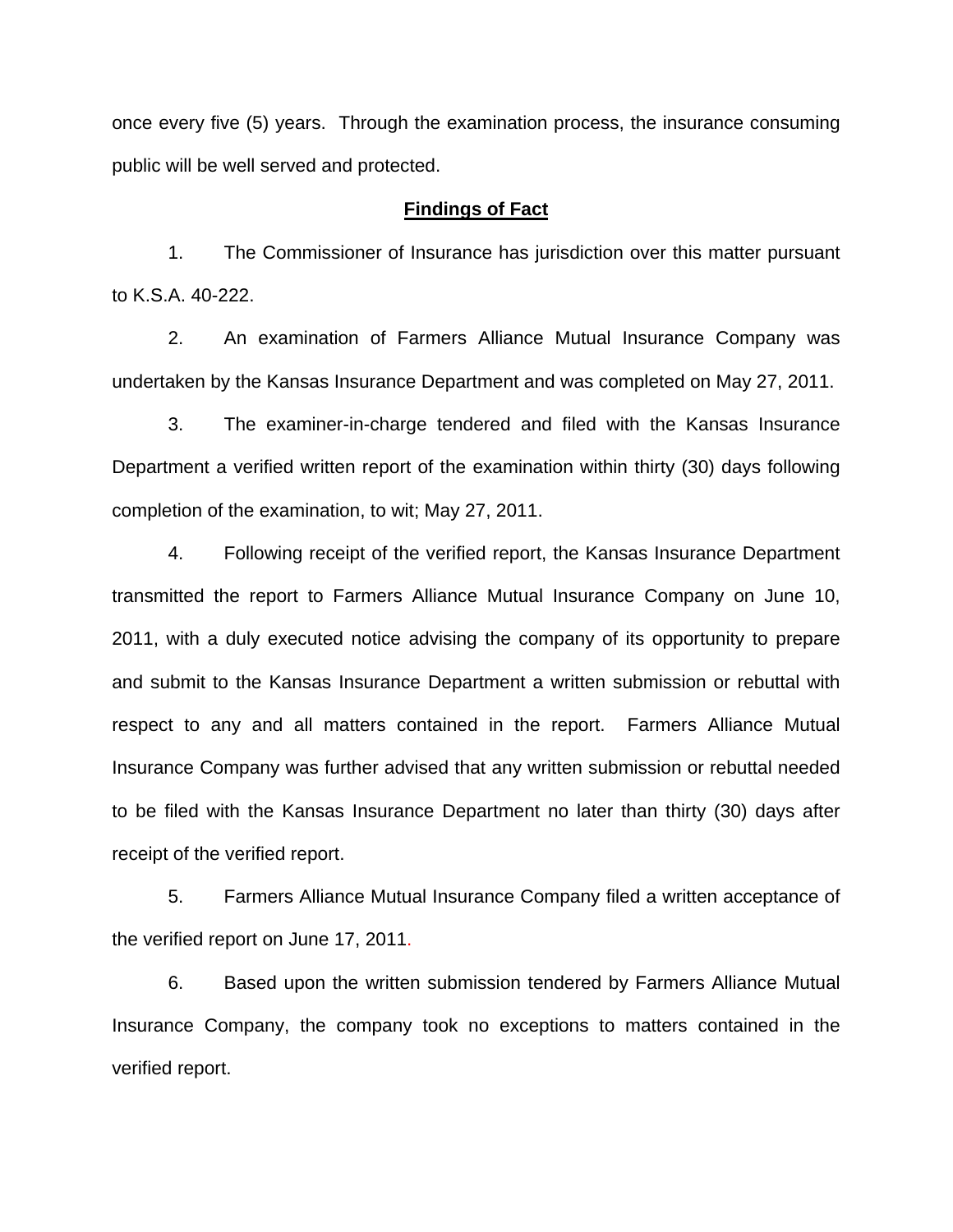7. Within thirty (30) days of the end of the time period allowed for written submission or rebuttal, the Commissioner of Insurance fully reviewed the report, together with all written submissions and rebuttals provided by Farmers Alliance Mutual Insurance Company. The Commissioner of Insurance further reviewed all relevant workpapers.

 8. No other written submissions or rebuttals were submitted by Farmers Alliance Mutual Insurance Company.

## **Conclusion of Law**

9. K.S.A. 40-222(k)(2) provides:

"Within 30 days of the end of the period allowed for the receipt of written submissions or rebuttals, the commissioner shall fully consider and review the report, together with any written submissions or rebuttals and any relevant portions of the examiners workpapers and enter an order:

- (A) Adopting the examination report as filed or with modification or corrections. If the examination report reveals that the company is operating in violation of any law, regulation or prior order of the commissioner, the commissioner may order the company to take any action the commissioner considers necessary and appropriate to cure such violations; or
- (B) rejecting the examination report with directions to the examiners to reopen the examination for purposes of obtaining additional data, documentation or information, and refiling pursuant to subsection (k); or
- (C) call and conduct a fact-finding hearing in accordance with K.S.A. 40- 281 and amendments thereto for purposes of obtaining additional documentation, data, information and testimony."
- 10. Based upon the Findings of Fact enumerated in paragraphs #1 through #8

above, the financial condition examination report as of December 31, 2009 of Farmers

Alliance Mutual Insurance Company should be adopted.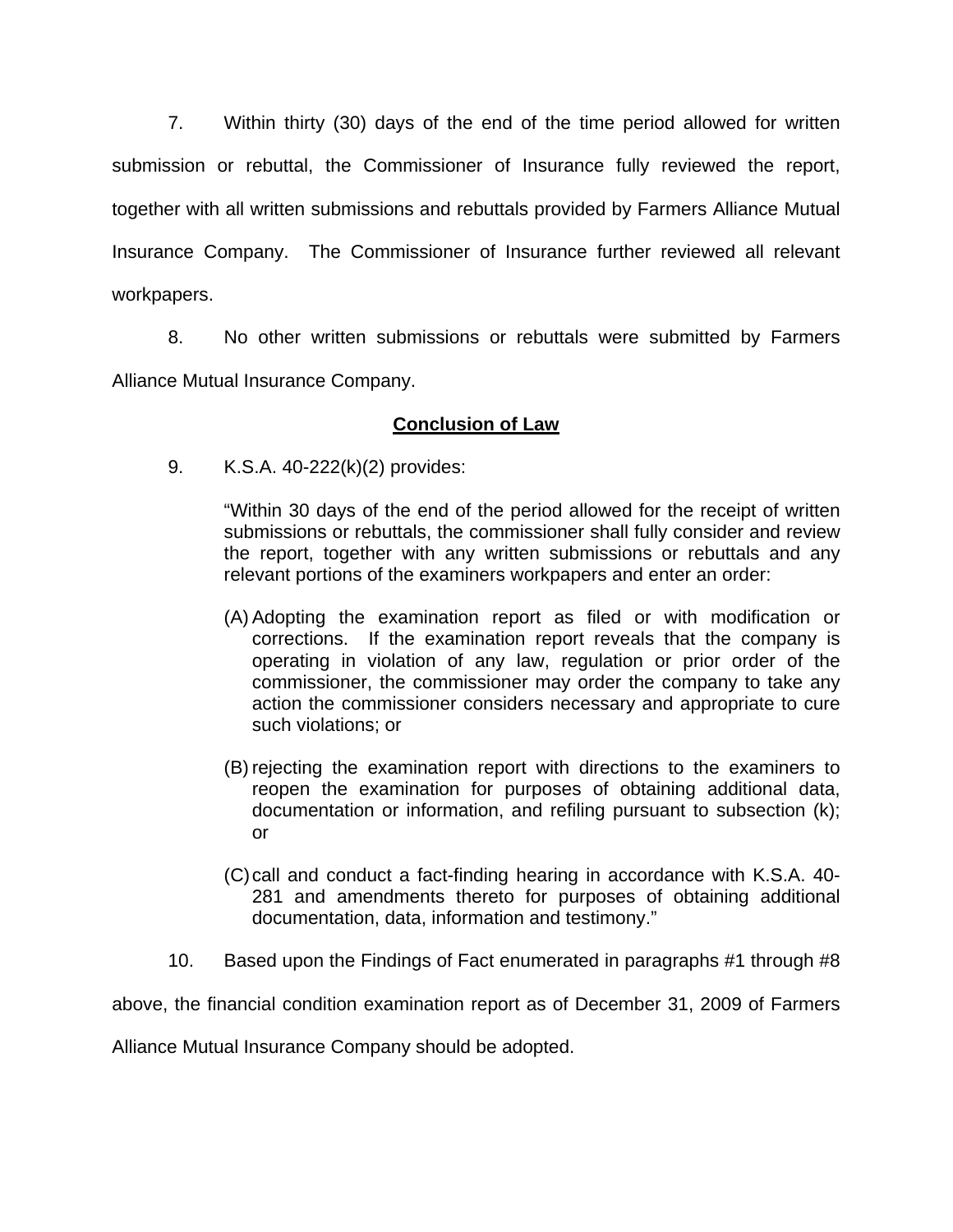## **IT IS THEREFORE, BY THE COMMISSIONER OF INSURANCE, ORDERED THAT:**

 1. The financial condition examination report as of December 31, 2009 of Farmers Alliance Mutual Insurance Company, hereby is adopted.

 2. The Commissioner of Insurance retains jurisdiction over this matter to issue any and all further Orders deemed appropriate or to take such further action necessary to dispose of this matter.

**IT IS SO ORDERED THIS \_\_24th\_\_ DAY OF JUNE, 2011 IN THE CITY OF TOPEKA, COUNTY OF SHAWNEE, STATE OF KANSAS.** 



 \_/s/ Sandy Praeger\_\_\_\_\_\_\_\_\_\_\_\_\_\_\_\_ Commissioner of Insurance \_/s/ Zachary J.C. Anshutz\_\_\_\_\_\_\_\_\_\_ Zachary J. C. Anshutz General Counsel

# **NOTICE OF RIGHTS TO HEARING AND REVIEW**

# **Within fifteen (15) days of the date of service of this Order,** the Company

may submit a written request for a hearing pursuant to K.S.A. 77-537 and K.S.A. 77-

542. Any request for a hearing should be addressed to the following:

 Zachary J.C. Anshutz, General Counsel Kansas Insurance Department 420 S.W.  $9<sup>th</sup>$  Street Topeka, Kansas 66612